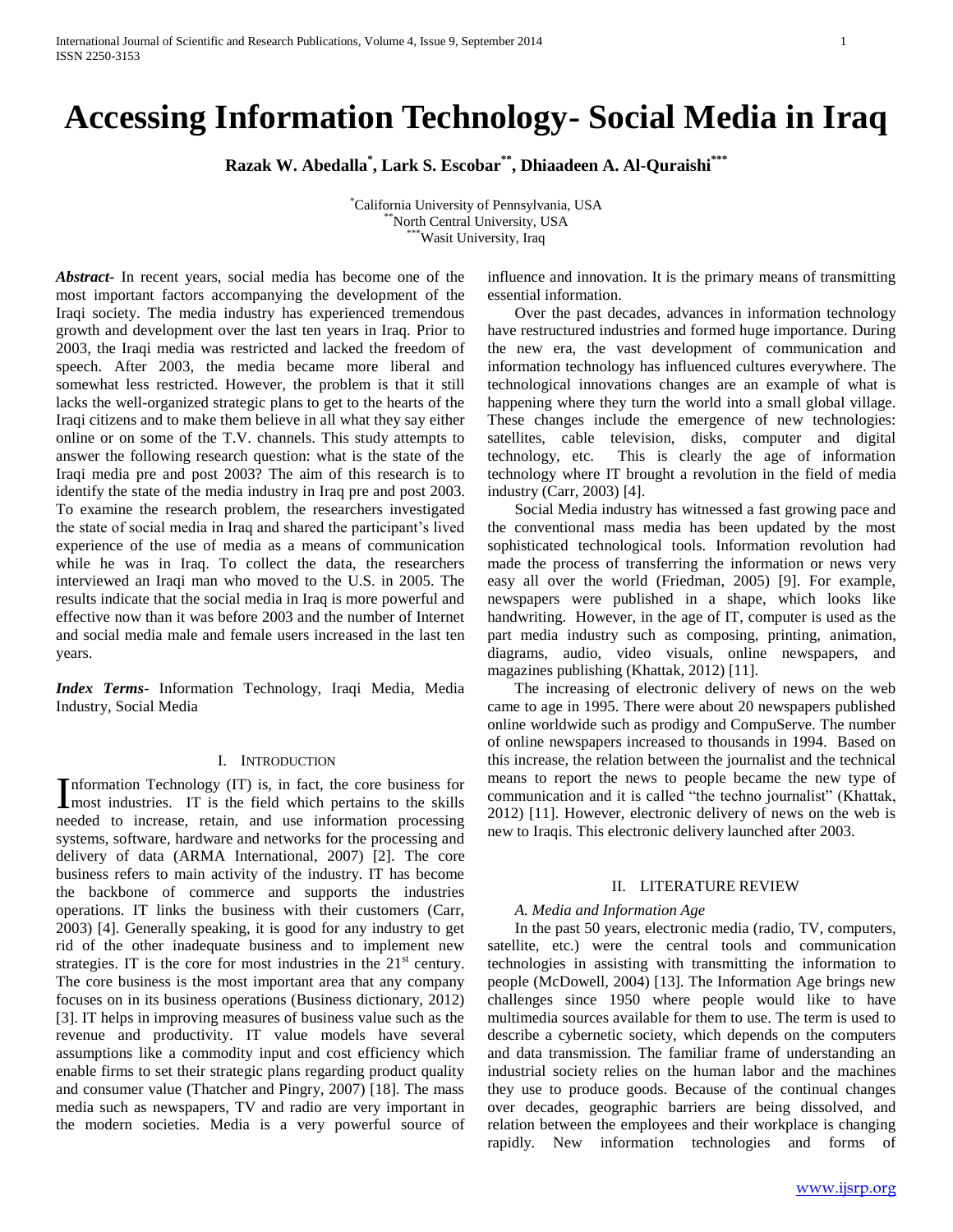communication have emerged to solve problems and set new directions for issues that have been around for some time. If we take literacy as an example, we will see that people can read, write, type, print by using computer literacy (Khattak, 2012) [11].

 In our society, the nature and function of media has been changed essentially through the use of digital technologies. Although old age practices such as newspapers and magazines still exist, they have been altered by new practices such as the spread of TV, satellite, Internet, online media, etc. These technologies are very important to keep the public informed on matters of public importance (Pavlik, 2008) [14].

 IT is the cause of changes for majority of industries. IT is a strategic tool and without information and technologies, changes are not possible. In the 1990s most of the industries all over the world used telecommunicated networks of computers at the center of information systems and communication processes. The innovation of new technologies makes communication more powerful and easier. Technology does not solve the social problems, but it is the essential tool for development and creativity in societies (Castells, 1999) [5]. Schwandt (2007) [15] states that computers assist with data analysis. They can facilitate the management of large volumes of data and enable workers or analysts to locate, labels, and collects different combinations of segments of textual data. Research has shown that IT can aid in improving industry goals where this includes achievement in several different areas for stakeholders in the workplace. For example, peoples' motivation is enhanced when we use technology to assist a person in facilitating a particular plan. In addition, the use of technology in the social media helps to connect people with the outside world. Finally, technology can offer resources and experiences that books are not able to offer.

 Journalists in the past are different from the ones today in reporting, thinking, and using technological tools to publish their work. The journalist has to be deeper and diverse in understanding and communication with people. Technology makes editing more easily than before where editors can use computer to make all the editing. Before, editors used hand writing or pen and paper to do the job which used to take a lot of time. This is comparable to previous generations of technology being used such as the typewriter verses modern computer. With computer, people can correct and edit quickly and save the data. Moreover, the use of the pointer, or electronic pen, on screen enables deletions and changes faster than by ball-pen. It also helps in getting a clean copy without the scribbles, which we may have on the hard copy subbing. It is worth mentioning that many newspaper offices use their facilities a little bit once the data editing has been transferred into the computer. This shows how technology saves time, cost, and place to complete the work Schwandt (2007) [15].

## *B. Country Background*

 Iraq is one of the Arabic Middle Eastern countries and has an area of 169,234 square miles. It is bordered by Iran from the east, Jordan and Syria from the west, Kuwait and Saudi Arabia from the south, and Turkey from the north. Baghdad is the capital. The oil industry constitutes the majority of Iraq's economy. The Iraqi population consists of several ethnic groups, including Arab Muslim Shiite, Arab Muslim Sunnis, Kurds, Assyrian,

Turkoman, Chaldean, Armenian, Yazidi, Sabean, and Jews. Arabic is the spoken language in most provinces and Kurdish is the official language in Kurdistan (Jacob and Abedalla, 2013) [10]. The following figure illustrates the map of Iraq.



## **Figure 1. Map of Iraq**

## *C. Internet and Social Media in Iraq*

 In recent years, the Internet and social media, as a means of communication, users have been growing very quickly. There was no clear number of the Internet users prior to 2003 because there were only few people who had access to the Internet. However, the number of users started to increase after 2003 (Arab IP Centre, 2014) [1]. Currently, the Internet situation and access to social media has improved dramatically, as there are now 26 Internet hosts (CIA, 2014) [6]. The last data collected regarding civilian access to the Internet was in 2009 and at that time approximately 325,900 Iraqis had home Internet access, ranking 126th for Internet access globally (CIA, 2014) [6]. While this is an improvement, people access, small businesses, and government infrastructure continue to cripple Iraq in becoming globally competitive. While the government may not be persecuting Internet users, individuals may risk retaliation from armed militias. Until all sectors of society have their rights to access information, freely exchange information and ideas, and express opinions in compliance with universal human rights, the country will continue to lag behind other nations during the accelerated pace of globalization (United Nations, 2013) [19].

 IREX audience research shows that social media and mobile devices play a vital role in the life of the Iraqi citizens on which they depend to gather their new and information about Iraq. However, the TV is still the primary source for news and information for them (Tachovsky, 2011) [16].

 Tariq (2011) states that "the U.S. government pump an estimated half a billion dollars into revitalizing Iraq's news media after…2003. It was the first time in three decades that Iraqi citizens had access to a free press, but the current state of news media in the multiparty republic is not what some had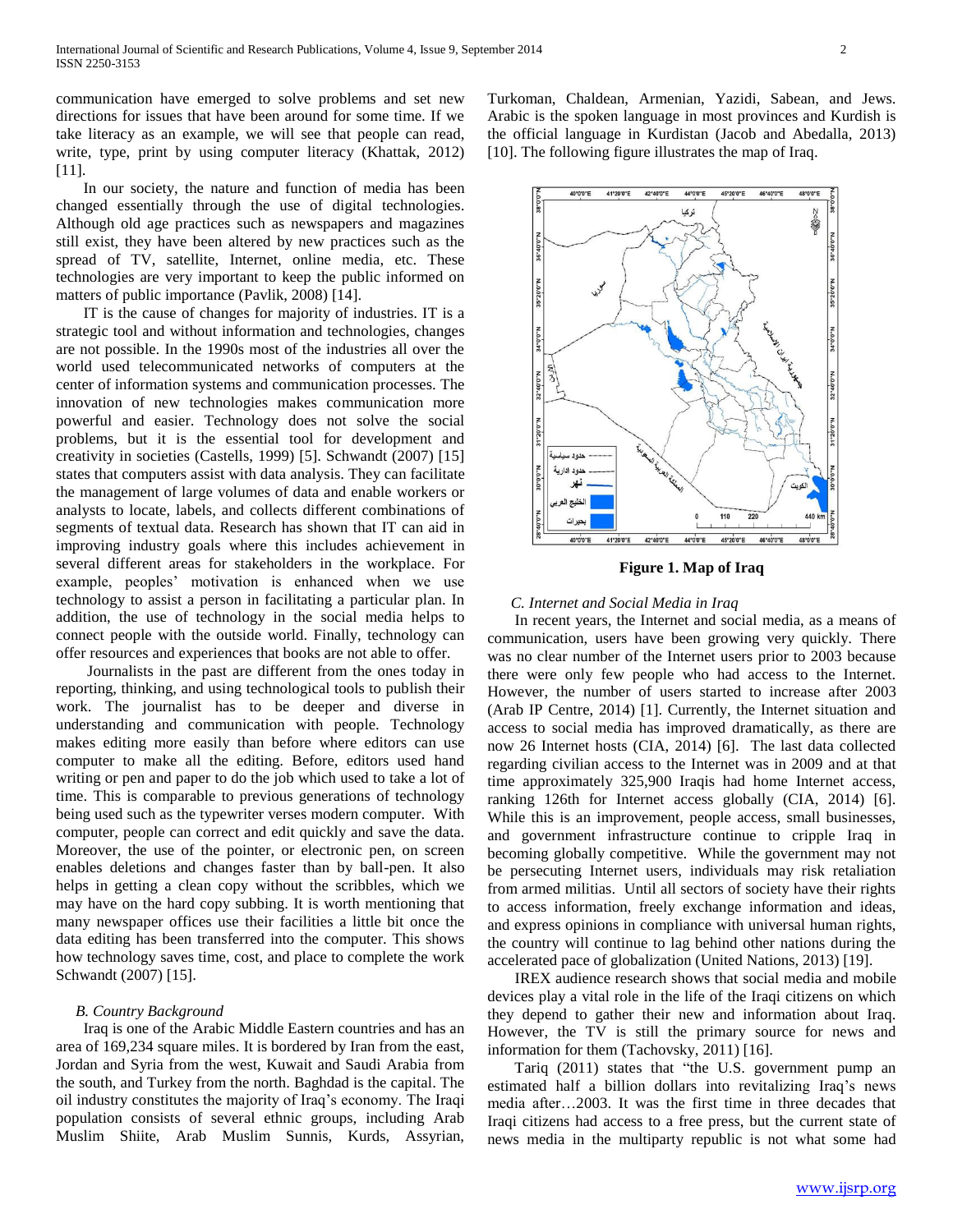hoped for" (para. 1). Moreover, most Iraqis feel that the journalism in Iraq faces the problem of censorship for both local and foreign journalists. The number of radio listeners is small in comparison with the number of TV viewers. This indicates the low levels of trust in these broadcastings (Whitehouse and Johnson, 2011) [21]. The following figure, which is quoted from IREX research and cited in (Whitehouse and Johnson, 2011) [21], shows the percentage of the viewership trust in the TV challenges. The highest percentage of viewers is Al-Sharqiya TV with 66% and the lower percentage of viewers is Rotana Cinema with 45%.





**Johnson, 2011, p. 25 [21])**

## III. METHODOLOGY

 This study attempts to answer the following research question: what's the power of the Iraqi media pre and post 2003? The purpose of this research is to identify the effectiveness of the media industry in Iraq pre and post 2003.

## *A. Data Collection Procedures*

 A qualitative (QUAL) research approach was used to examine the research problem. The participants were only one Iraqi male who moved to the US after 2003. The researchers interviewed the participant over the phone. The participant agreed to participate in this study on a voluntary basis to share his lived experience and knowledge about the power of media in Iraq pre and post 2003. A short survey was developed by the researchers and was tested in a pilot study for validity and reliability.The survey consisted of 11 closed-ended and openended questions (See instrument below). The Open-ended questions gave the participant a chance to respond to questions in different ways without being restricted. Through the questions, his feelings with regard to the research problem were elicited and this provided depth to the problem since a lot of information was provided.

 *B. Instrument*

 Although the number of social media users is increasing in Iraq, the problem is that its power and effectiveness still lacks the well-organized strategic plans to get to the hearts of the Iraqi citizens and to make them believe in all what they say either online or on some of TV channels. Therefore, in order to gather data that can be used to solve the problem, the researchers surveyed an Iraqi man to give important insights about the challenges that face the social media in Iraq. The survey questions were as follows:

- 1- How old are you?
- 2- When did you move from Iraq to US?
- 3- What is your level of education?
- 4- Where have you completed your education, in Iraq or in the US?
- 5- What social media do you use to communicate with your Iraqi friends and family?
- 6- How was the Internet and social media pre 2003?
- 7- How is the Internet and social media after 2003?
- 8- Do you trust the current news TV channels and Internet websites? Why?
- 9- Do think that the social media is more powerful and effective now than it was before 2003? Explain
- 10- What are the specific communication challenges that you would like to address?
- 11- What do you recommend for the current news TV channels and Internet websites so they can get to the hearts of the Iraqi citizens and to make them believe in all what they say either online or on TV?

## *C. Social Dimensions Model*

 Laudon's (1999) [12] model of the five moral dimensions of the information age was adapted for this study. This model explains the relationship between ethical, social, and political issues and information society. This model was quoted as it fits the theme of this case study where all these five moral dimensions are impeded within the Iraqi social media business.

 The emergence of new IT has raised ethical, social, and political issues. These issues have five moral dimensions of the information age that include information rights obligations (protect and respect), property rights obligations (property in a digital society), system quality (safety of society), quality of life (prevent violation, cultural values), and accountability and control (system liability). The following figure exemplifies the relationship between ethical, social, and political issues and information society (Laudon, 1999) [12]: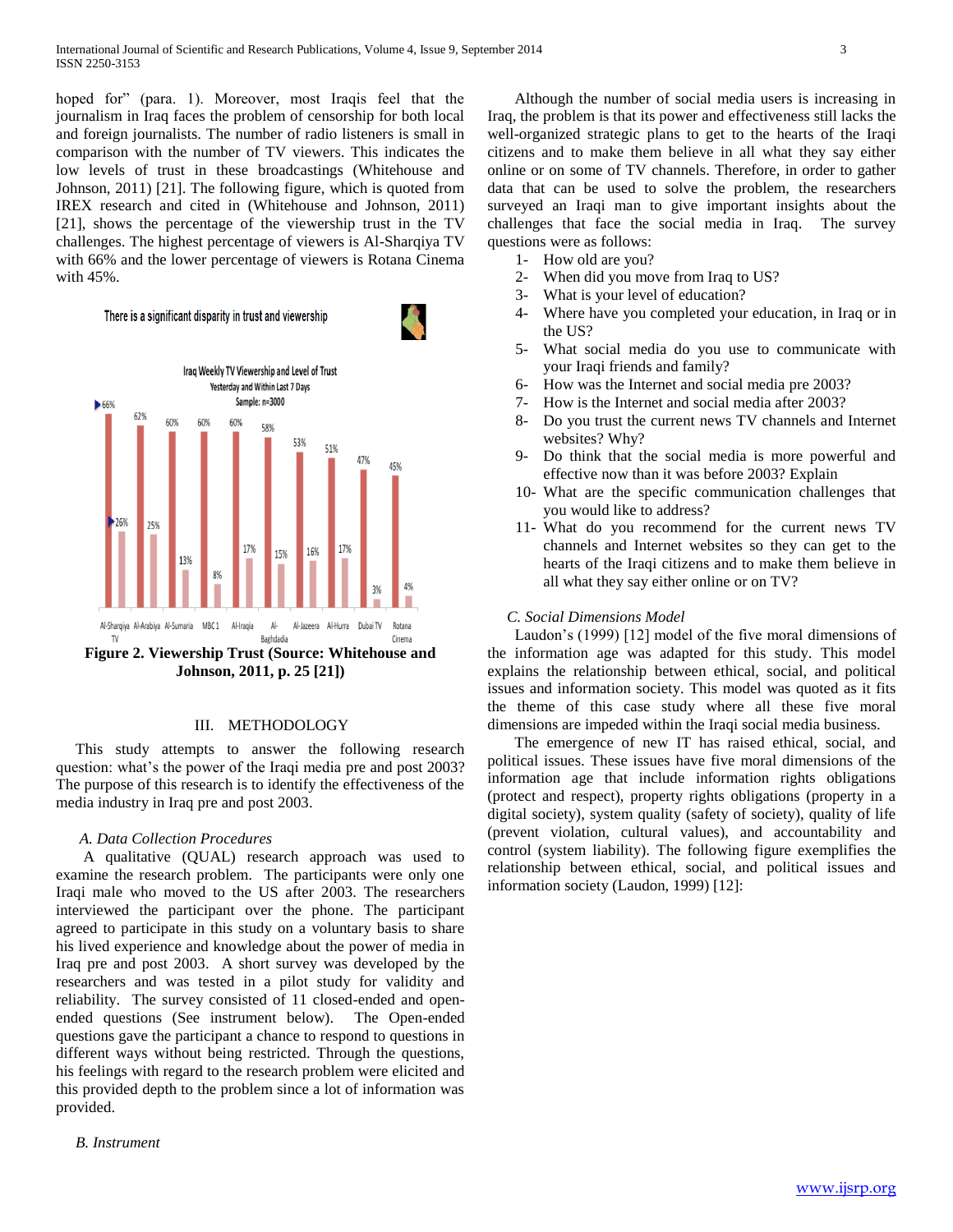

**Figure 3. Five Moral Dimensions of the Information Age (Source: Laudon, 1999, [12])**

## IV. DATA ANALYSIS

 To examine the research problem, the researchers used a qualitative (QUAL) research approach to state the results of this case study.

 The results indicate that the participant is a 34-year old Iraqi male who emigrated from Iraq to US in 2005. The participant was working as a local interpreter for the US army in the city of Mosul in Iraq. He helped the US troops with interpretation and translation during their 2003 military operation in Iraq. The participant received his bachelor degree in English language and translation from the University of Mosul in Iraq, but he also received a master's degree in Public Administration from the University of Pennsylvania in the US. The participant uses several kinds of social media including mobile phone, Facebook, Twitter, What's up, Viber, Skype, Instagram and WeChat, etc. to communicate with his Iraqi friends and family back home.

 The researchers asked the participant about the status of the Internet and social media before 2003. The participant said:

*"before 2003, Iraqis did not have online media or Internet. Only graduate students had Internet access and most of the websites were blocked for security purposes. The only social media we had at that time was the land phone that we used to communicate with one another."*

 Our case participant was asked about how the status of the Internet and social media after 2003 was. Our case participant said:

*"The word 'boom' is not enough to describe the change where it was from having nothing to have everything."*

 Based on the participant's responses to the survey questions, the results also show that Iraqis did not have either TV cable or satellite and the only thing available to them was the national TV with only two local channels to keep the Iraqi population away from the world. However, after 2003, the Internet, online media, satellite, and various other information technologies became available to the public. The number of Internet and social media users has been increased over the time. If we compare the two periods of pre and post 2003, we can see that for years Iraqis used to know about the world news through the Iraqi local printed newspapers. After 2003, publishers were fascinated with the fact of delivering information to people electronically

because of its benefits for both the producer and consumer. The participant also added that information in printed publication may reach the readers much more slowly than online. This means that the information can be updated at anytime of the day with the online version, but it takes more time and is more costly with printed publications. It is also easier and quicker to look up the information online other than waiting for the printed newspapers. The participant said:

 *"during the years I lived in Iraq, the old newspaper publication industry was controlled by the government. There were only two Iraqi channels on TV as local channels and there were only three to four local newspapers and the editors were not allowed to write about anything until the news is cleared. There were many restrictions and no one can go beyond these restrictions and publications requirements."* 

 This means that the Iraqi people had limited sources before 2003. Yet, all these have been changed where so many websites emerged and several new newspapers publications start to appear for public. They have all the tools and technique to publish their news online. They can also edit, post pictures, and update the readers within hours, if not minutes. An additional aspect of this is these online newspapers try to compete each other by trying to reach their readers through focusing on the human needs and their social life and "the Iraqi street thinking."

 The participant was asked if he trusts the current news TV channels and Internet websites and why. His response was:

*"Some! I do not trust all of them because some of them are loyal to particular political parties and they just focus on what they want their followers to hear. I, myself, like to diversify my sources of news. Most of them are biased to whoever is funding them or to whichever entity sponsoring them. I trust some more than others because they are less biased. I hope in the near future that all news TV channels and Internet websites work together to build the trust of their audience and readers."* 

 The participant was also asked if the social media is more powerful and effective now than it was before 2003. The participant indicated that the current status of media is more powerful and effective in Iraq. He said:

 *"I think the social media is more powerful and effective now than it was before 2003 because everyone can access the Internet easily and we have mobile phone and more Satellite channels which we did not have in the past. Also, people can use other apps and social media websites such as Facebook and Twitter to stay in touch with their friends and family members."*

 When the researchers asked the participant to clarify how the social media is more powerful and effective now, the participant explained that by saying that people can post blogs and share events from all over the world so all know what is happening in the world. He also referred to the Arab Spring and how the Egyptians, Syrians, Libyans, etc., used Facebook in their revolutions. He also added that people go to different media sites to look for the truth and source of news. He also added that they did not have all these apps or social media resources prior to 2003 indicating that the media was less powerful and effective at that time.

 When the researchers asked the participant about the specific communication challenges that face the social media in Iraq, he explained that most of the sites' owners and organizers lacks the strategic plans and require more organization. The big challenge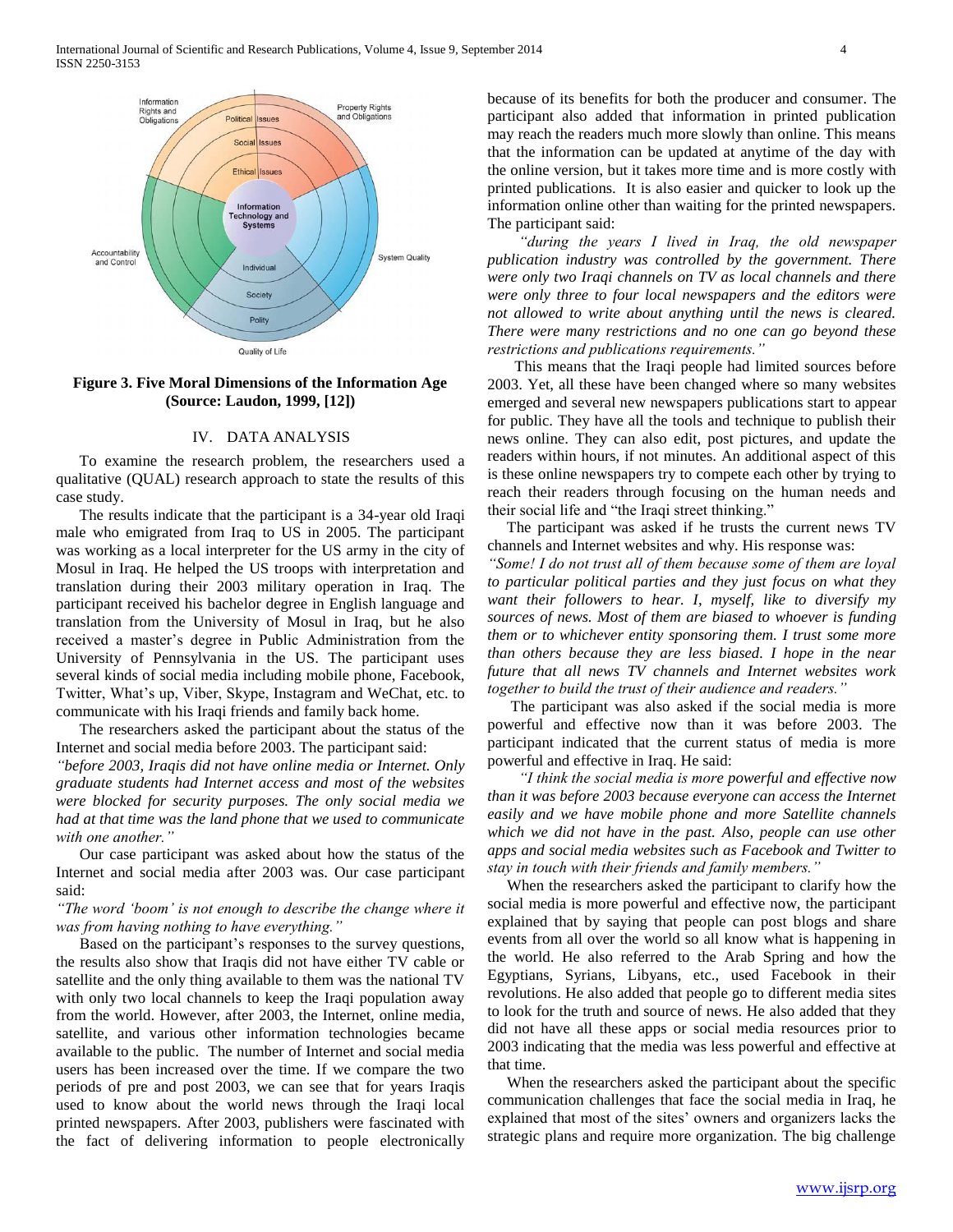is to have a trained professional team. The other challenge is the blockage or the bans they face once something related to the country security and instability happened. The problem of not having Internet available is one of the big challenges of continuous communication.

 The researchers also asked the participant if he has any recommendations for the current news TV channels and Internet websites so they can get to the hearts of the Iraqi citizens and to make them believe in all what they say either online or on TV. He said:

## *"First, they have not to be biased. Second, their websites and news have to be up-to-date as I see their websites are not updated quickly as the media sites in the West."*

 The participant also recommended that news channels and the Internet sites organizers and owners have to have a structured policy based on the country culture, copyrights policies, privacy and data selling protection, quality and trained employees, and work together for the country benefits. These will make the social media in Iraq more powerful and effective.

 In summary, and according to five social dimensions model in figure two above, the people of Iraq were used to buying newspapers from local sellers, but lately the number of buyers of newspapers decreased. Only the older generation and few members of current generation still read hard copies of newspapers because most of the people right now use Internet or satellite to get the news as part of the social life within the Iraqi family. It also created ethical and political issues where politicians use the media IT tools to share the news of other political parties and especially through their election campaigns. Although IT is the core of business, it also creates ethical problems where privacy is not protected. Information privacy rights aim to protect the personal information for individuals. Privacy breaking is the collecting of one's personal information or physical integrity as opposed to privacy protection. There will be an issue if there is no safeguard system quality that protects the safety of individuals and society, and preserves the values of the quality of life in an information society. The nature of the relation between media and society depends on circumstances of time, cost and place with free-market (Weitzner et al, 2008) [20].

#### V. CONCLUSIONS

 Communication is culture and culture is communication. It is "giving or giving and receiving information signals or messages by talk, gesture, writing, etc" (Debons, 2008) [7]. Information and communication technology within a short time became the main foundation of modern society. IT is one of basic skills to educate people in many different fields. Mass media is one of the fields that focus on technologies nowadays. The industry media in Iraq has changed over the time and especially when technology introduced to be used in media after 2003. The number of news readers and listeners has been increased since 2003 with the emergence of Internet in Iraq, yet the newspapers and magazines has been decreased. Despite the IT is the core business in media industry in many countries since several long years, it is new to Iraq and faces several challenges. It also lacks the trust of all the citizens.

 In the age of globalization, the Internet is the primary mode of access to social media and general communications. When

Internet access is interrupted, restricted, or heavily censored, nations struggle to remain competitive in the global economy. People who are unable to access information and networks that form the typical communications platform globally find themselves facing both systemic human rights violations and a narrow view of the global village. Iraq has faced certain challenges with regard to Internet access, censorship affecting accessibility, censorship restricting the free sharing of opinions and ideas, and infrastructure stability issues.

 The Internet was slow to become integrated into ordinary Iraqi homes due to the cost and restrictions before 2003. During the early years of the Internet in Iraq, problems ranged from domain names to censorship interference and the risk of retaliation in the form of violence against individual users for their Internet activity. While other nations with fewer controls were able to utilize social media networks to organize and create political movements, this was not possible in Iraq to a comparable extent.

 In order to have the best practices for the Iraqi media, the researchers recommend that the Iraqi media to implement policies for copyright and data selling protection. They have not to be biased and they have to have well-organized strategies to improve the quality of their work. This will enable them to be more powerful and effective and attract the interest of their readers and audience.

#### ACKNOWLEDGMENT

 Authors would like to thank the participant who was willing to participate in this research study and share his valuable information and responses as the main data source for this work.

#### **REFERENCES**

- [1] Arab IP Centre (2014). The Internet in Iraq. Retrieved from: http://www.arabipcentre.com/the-internet-in-iraq.php
- [2] ARMA International (2007). Information Technology. Retrieved from: http://www.arma.org/it/index.cfm
- [3] Business Dictionary (2012). Core Business. Retrieved from: http://www.businessdictionary.com/definition/corebusiness.html
- [4] Carr, Nicholas G. (2003). IT Doesn't Matter. Harvard Business Review.
- [5] Castells, Manuel (1999). Information Technology, Globalization and Social Development. UNRISD Discussion Paper No. 114, September, 1999.
- [6] CIA. (2014). Iraq: Communications. Retrievedfrom: https://www.cia.gov/library/publications/the-world-factbook/geos/iz.html
- [7] Debons, Anthony (2008). Information Science 101. The Scarecrow Press, Inc. Lanham, Maryland.
- [8] Franceschi-Bicchierai, Lorenzo (2014). Iraq Orders Complete Internet Shutdown in 5 Provinces. Retrieved from: http://mashable.com/2014/06/16/iraq-regional-internet-shutdown/
- Friedman, Thomas L. (2005). The World Is Flat: A Brief History of the Twenty-first Century Farrar, Straus and Giroux; 1st edition.
- [10] Jacob, W., & Abedalla, R. (2013). Iraq. In J. Ainsworth (Ed.), Sociology of education: An a-to-z guide. (Vol. 9, pp. 399-401). Thousand Oaks, CA: SAGE Publications, Inc.
- [11] Khattak, A Waseem and Nasir, Muhammad (2012). The Role of Information Technology in Media Industry. Retrieved from: http://www.ojcmt.net/articles/23/2310.pdf
- [12] Laudon, Kenneth C. and Laudon, Jane P. (1999). Organizations, Management, and the Networked Enterprise. Retrieved from: